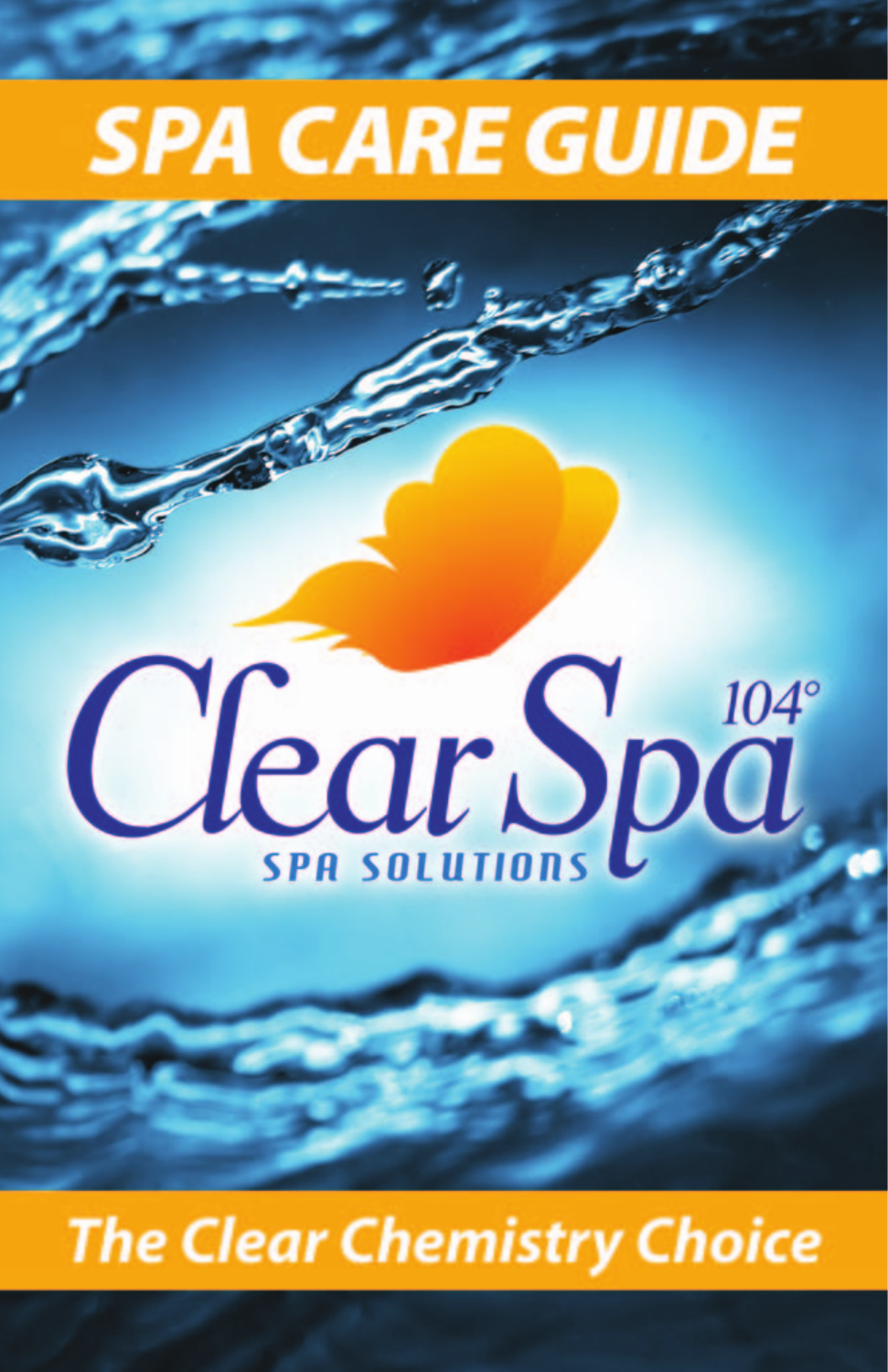# **Contents**

| Manage with Clear Spa 104° Specialty Products 10-12 |
|-----------------------------------------------------|
|                                                     |
|                                                     |
|                                                     |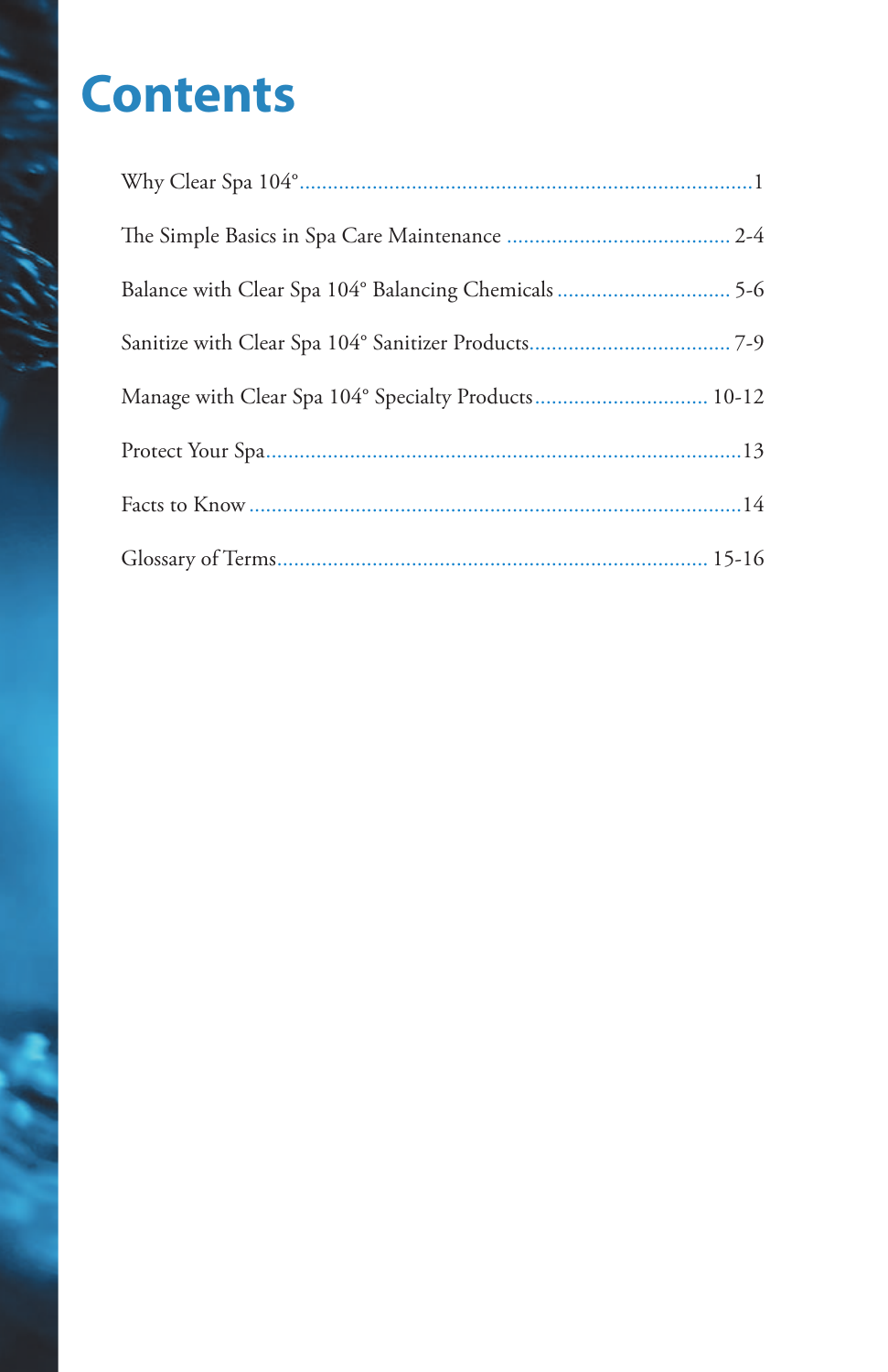# **Why Clear Spa 104°**

Clear Spa 104° products are designed specifically to assist you, the spa owner, in enjoying a healthy, safe, therapeutic experience while immersed in hot, clean and clear water.

Simple, safe and effective products are what Clear Spa 104° is all about. We continually strive to perfect the simplicity of spa ownership and provide you with the quality products that enable you to create a safe spa environment.

Our network of Clear Spa 104° retail dealers are trained to understand the dynamics of hot water chemistry, have the tools to assist you in maintaining your spa, and protect both you, the bather, as well as your investment.



Page 1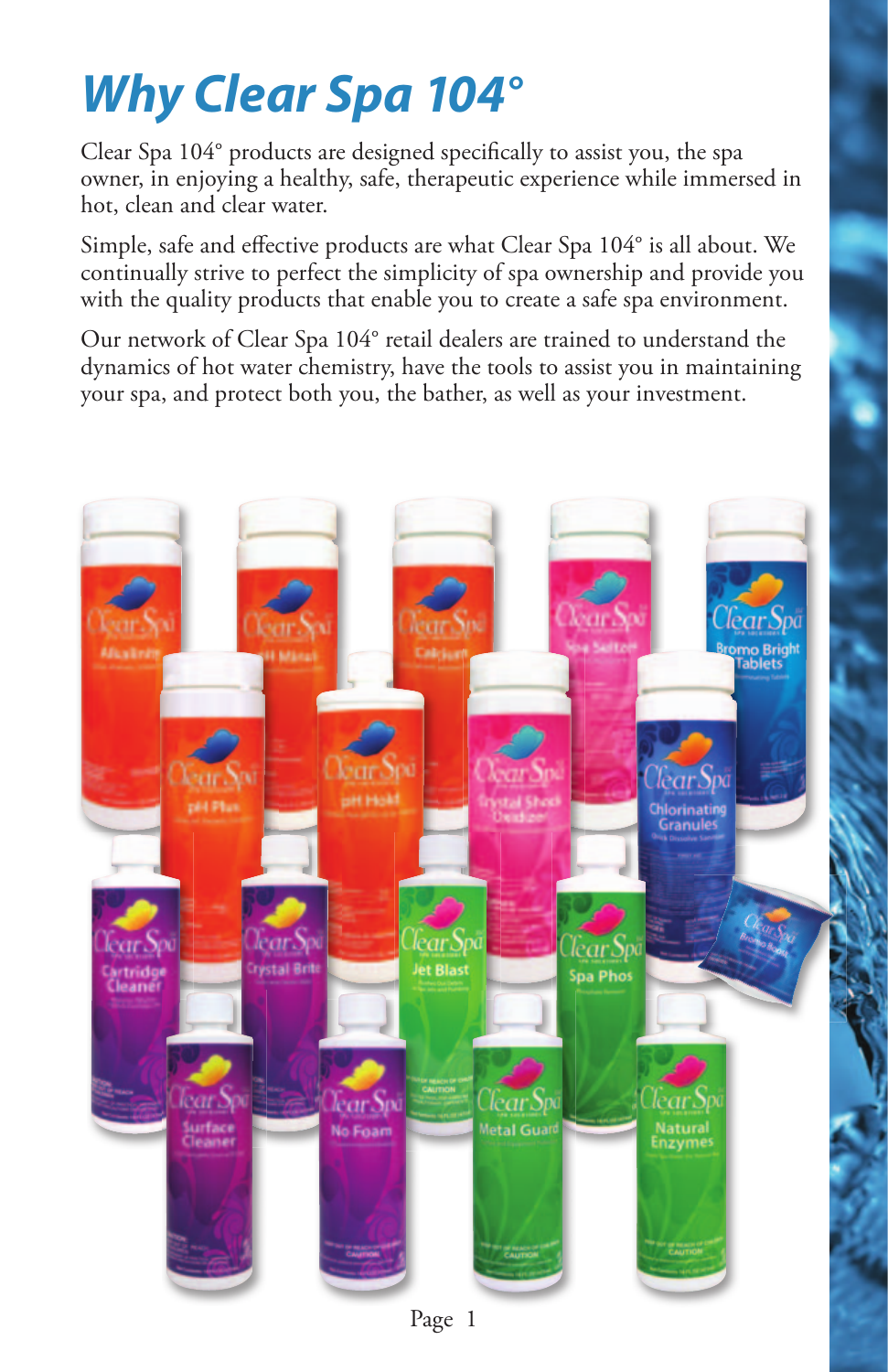# **The Simple Basics** *Spa Care & Maintenance*

#### **KNOW YOUR SPA'S WATER VOLUME:**

• Your spa's gallonage is very important to establish and retain as all chemical additions are based on the volume of water your spa contains. Most spa manufacturers have the details of your spa model's volume and can provide you with the information very easily. Otherwise, below are simple formulas to calculate the volume of the spa yourself:

#### **Average Depth in Feet:**

Add the depth of the deepest end to the depth of the shallowest end, and then divide by  $2 =$  number of gallons.

#### **Rectangle Shaped Spas:**

Multiply length x width x average depth x 7.5 = number of gallons.

#### **Oval or Freeform Shaped Spas:**

Multiply the full length x full width x average depth x 5.9 = number of gallons.

#### **Round Shaped Spas:**

Multiply the diameter x diameter x average depth x 5.9 = number of gallons.

#### **FILTRATION / CIRCULATION:**

• You must circulate your spa water daily to ensure that filterable debris is removed and deposited in the filter system and that desired products remain mixed throughout the entire body of water. Filtration and circulation go hand-in-hand to assure your spa water stays clear, safe and usable anytime.

Set your spa control to operate a minimum of 3 hours per day; longer time is better, especially for spas equipped with energy efficient circulating pump systems.

To give you an idea of a spa's filtration demands: 4 *people soaking in a spa of* roughly 500 gallons for 30-60 minutes has approximately the same filter and *chemical demands as 160 people in a swimming pool containing 20,000 gallons!*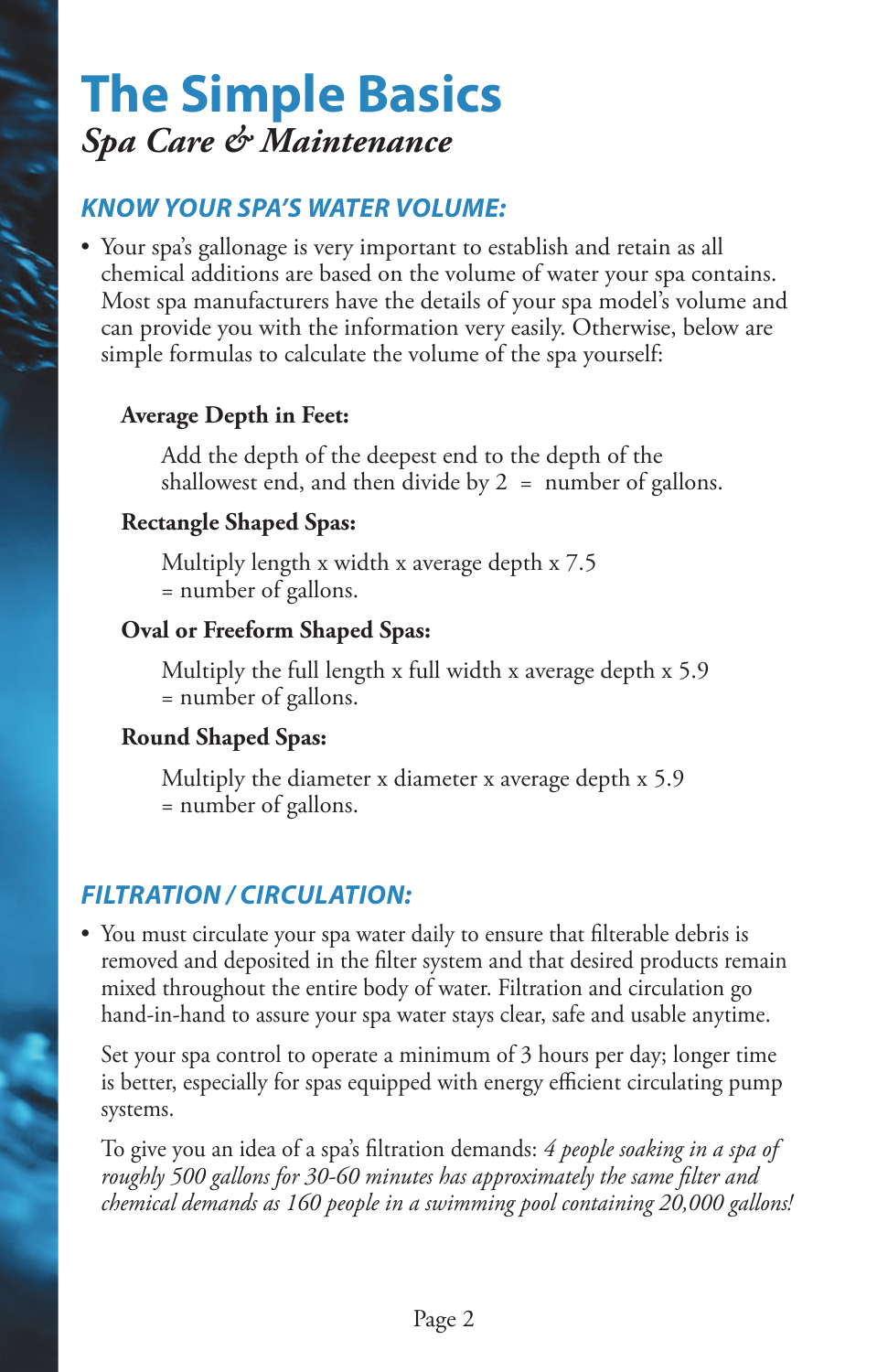# **The Simple Basics** *Spa Care & Maintenance*

#### **SELECT AN APPROPRIATE SANITIZING SYSTEM:**

First and foremost it is important to choose the appropriate sanitizing system to keep you protected from waterborne bacteria and viruses. Clear Spa 104° provides two of the oldest and most reliable forms of spa sanitizers: chlorine which is typically found in a granular form, and bromine which is available in compressed tablets or in granular form. Sanitizing is discussed further in this guide under "Sanitize Your Spa Water".

#### **TEST YOUR SPA'S WATER AND PERFORM THE FOLLOWING ROUTINE TASKS**

- **Once per week or more if at high usage -** Test using a reliable test kit or test strips to ensure the water stays in balance and the sanitizing system level is maintained to protect you anytime you're enjoying your spa.
- **When using at Test Kit** Always rinse the test block a few times prior to water testing. Be sure that samples are taken approximately 18" or more below water level and away from any inlet. Do not let the water sample stand; test as quickly as possible for the most accurate results.
- **Every 6-8 weeks** Bring a sample of spa water to your professional Clear Spa 104° authorized dealer for a complete water analysis.
- **As needed -** Adjust the pH and sanitizer levels and re-test prior to use to validate levels are where they need to be.
- **Weekly -** Add **Clear Spa 104° Metal Guard** scale and stain preventer to protect the plumbing, equipment and spa's surface.
- **Weekly or as needed** Add **Clear Spa 104° Crystal Shock** or **Spa**  Seltzer to remove any unwanted organic contaminants from the spa.
- **Weekly or as needed** Add **Clear Spa 104° Crystal Brite** water clarifier to assist in removing fine particles and restore water to sparkling clear condition.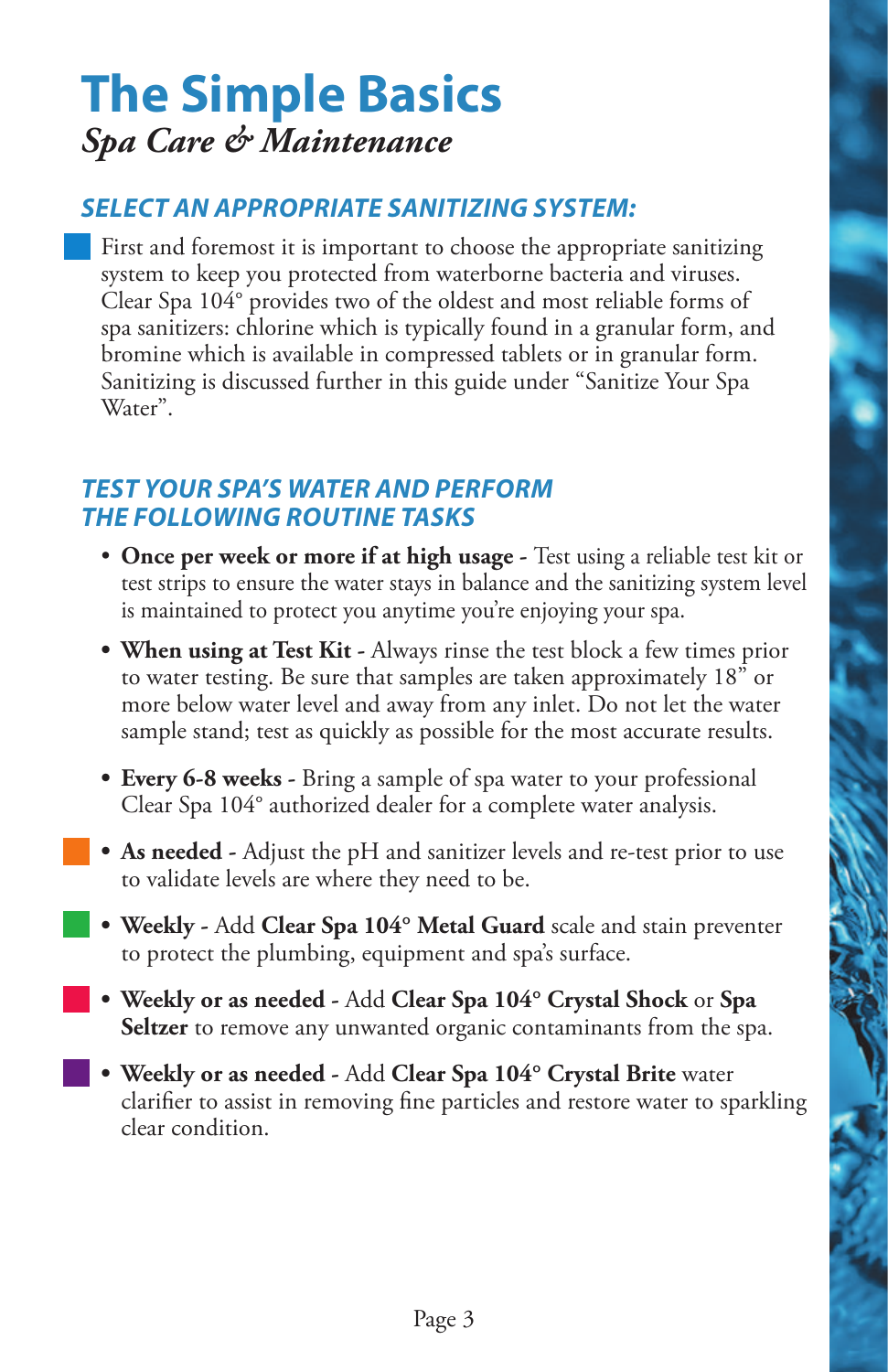# **The Simple Basics** *Spa Care & Maintenance*

#### **HOUSEKEEPING / PREVENTATIVE MAINTENANCE:**

- **Every 4-6 weeks -** Keeping a clean, efficient filter cartridge is important in maintaining a long and useful spa life. Use **Clear Spa 104° Cartridge Cleaner™** to easily cleanse and remove any accumulated oils, films and scale from your filter cartridge. It is also recommended that you invest in a second filter cartridge to enable you to clean the filter at your leisure, providing seamless operation. These simple measures will help extend the life of the filter cartridge as well.
- **Weekly or as needed** Clear the waterline of scum and mineral build-up by wiping down the exposed surface of your spa's interior with **Clear Spa 104° Surface Cleaner™** and an approved spa polish to restore and protect the luster of your spa's finish. As needed, skim the surface and remove any physical debris from the spa.
- **Every 2-3 months** Drain the spa and clean the interior surface to protect the spa finish and begin a fresh chemistry cycle. Draining and starting fresh every couple of months assures that your spa water will stay balanced and healthy.

#### *Use the following formula to help determine spa draining intervals:*

Spa gallons divided by daily users divided by 3 = the approximate days between draining.

E.g. Spa gallons =  $325$  divided by 2 daily users divided by  $3 = 54$  days.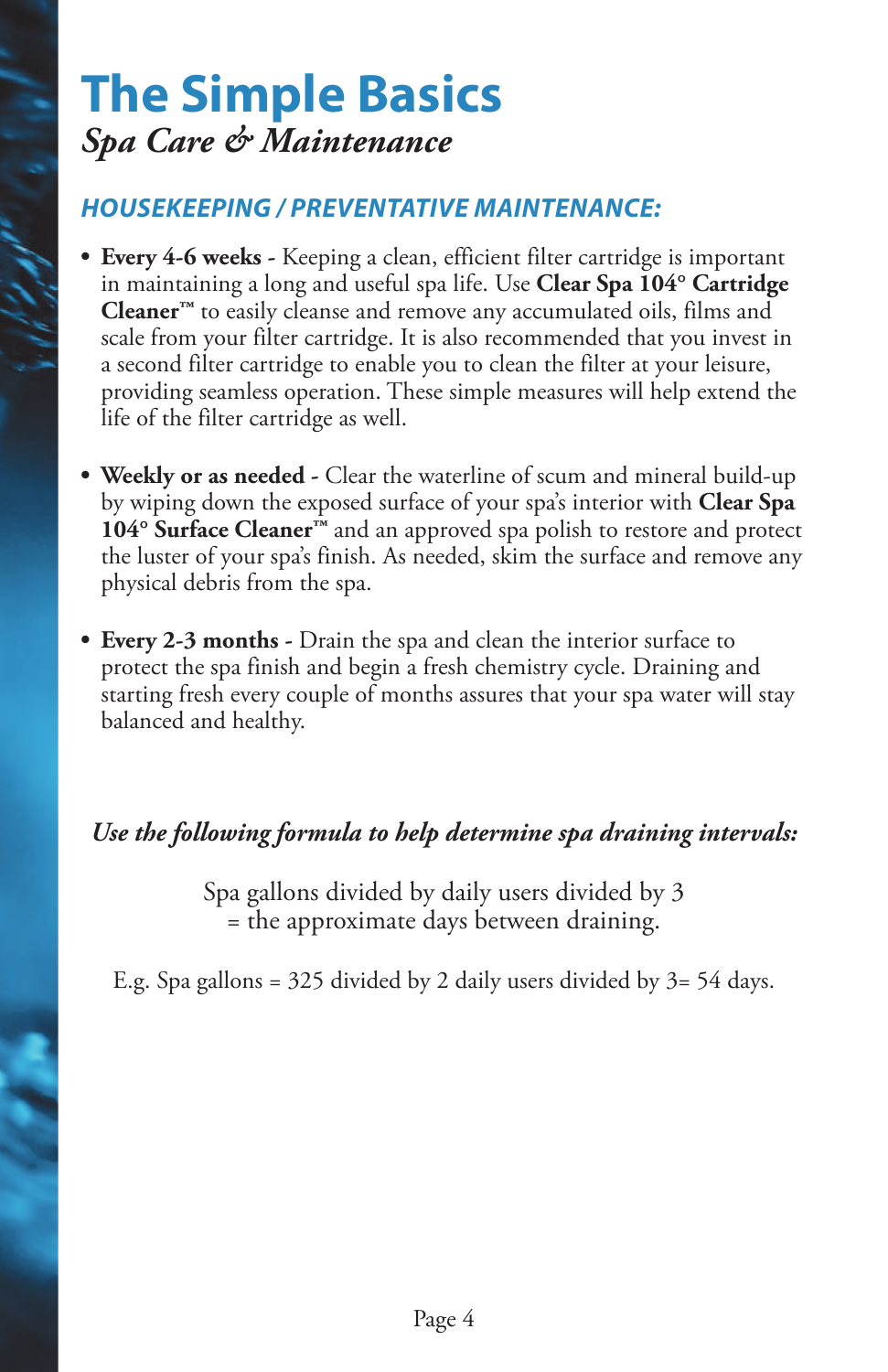## **Balance** *Protecting Your Spa!*

*Clear water begins with Clear Spa 104° balancing products which are easily identified by their sunny orange colored labels.* 

#### **Starting Your Spa Up For The First Time**

**Before use - take a sample of your spa water following an initial**  filter cycle of 4-6 hours. Bring the sample to your Clear Spa 104° **professional retailer for analysis and balance the water according to their recommendations!**

#### **ALKALINITY LEVELS:**

Total alkalinity is a measurement of all alkaline/buffering chemicals in the water. Alkalinity assists in maintaining a proper pH level. The pH is easier to control if the spa water has a total alkalinity between 100 – 150 ppm.

#### *Clear Spa 104° Alkalinity***™**

**Symptom:** Low total alkalinity - can cause the pH of the spa water to become unstable and drift.

**Remedy:** Use **Clear Spa 104° Alkalinity** to increase the total alkalinity of your spa water to levels between 100-150ppm.



#### **pH RANGES:**

pH refers to the Acid or Base balance of water. A reading of 7.2 - 7.8 is the acceptable range for the pH of your spa.



#### *Clear Spa 104° pH Minus***™**

**Symptom:** High total alkalinity - can cause the pH of water to be unstable and create a "*bounce*" effect, not allowing the pH to stay adjusted for any significant period of time.

**Remedy:** Lower the total alkalinity using **Clear Spa 104° pH Minus** in multiple doses unless it is close to time to drain and re-start the chemistry.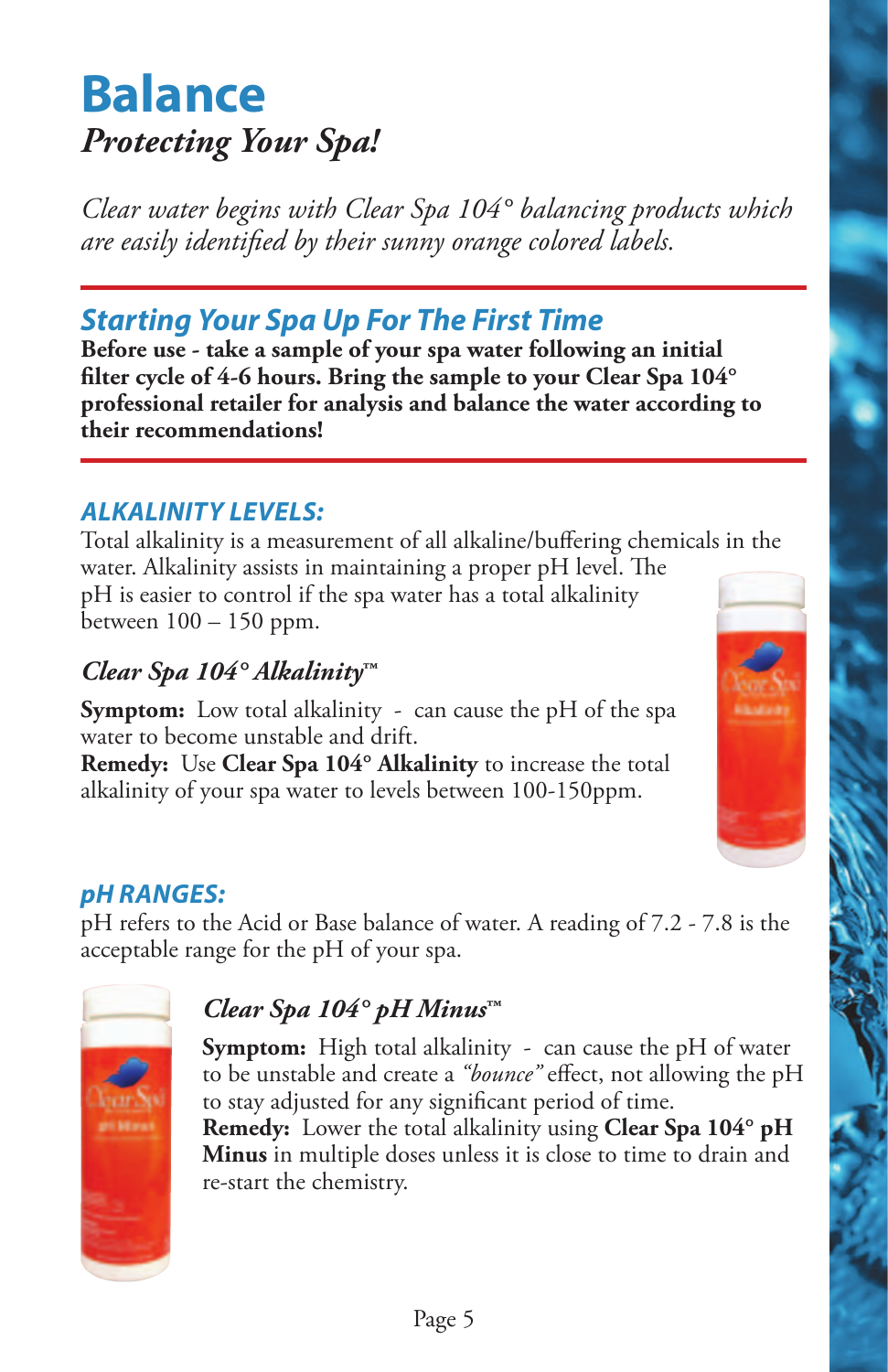## **Balance** *Protecting Your Spa! Continued...*



#### *Clear Spa 104° pH Plus***™**

**Symptom:** Low pH. A low pH (below 7.2) can cause: burning eyes, skin irritation, etching of the interior surface, liner wrinkling, corrosion of metal fixtures with resulting stains on the surface, and/or rapid loss of the sanitizer level. **Remedy:** Check and balance the total alkalinity first. Apply any necessary **Clear Spa 104° pH Plus** in multiple doses to increase the pH of your spa water.

#### *Clear Spa 104° pH Hold***™**

**Clear Spa 104° pH Hold** is specially formulated to lock in the vital pH level of spa water, especially hard water, for up to 3 months, making it much easier to maintain. This product is intended for use in freshly filled spas, but can also be added to existing spa water that is properly balanced.



#### **CALCIUM LEVELS:**

Calcium hardness is the amount of dissolved calcium in your spa water. A certain level of calcium is desired to assist in preventing corrosive activity. However, low calcium hardness may etch your plaster or decrease the life of your spa's interior finish. The acceptable range of calcium hardness in spa water is 150-300 ppm.



#### *Clear Spa 104° Calcium***™**

**Symptom:** Low calcium **Remedy:** Use **Clear Spa 104° Calcium** as needed to raise calcium levels to the acceptable range.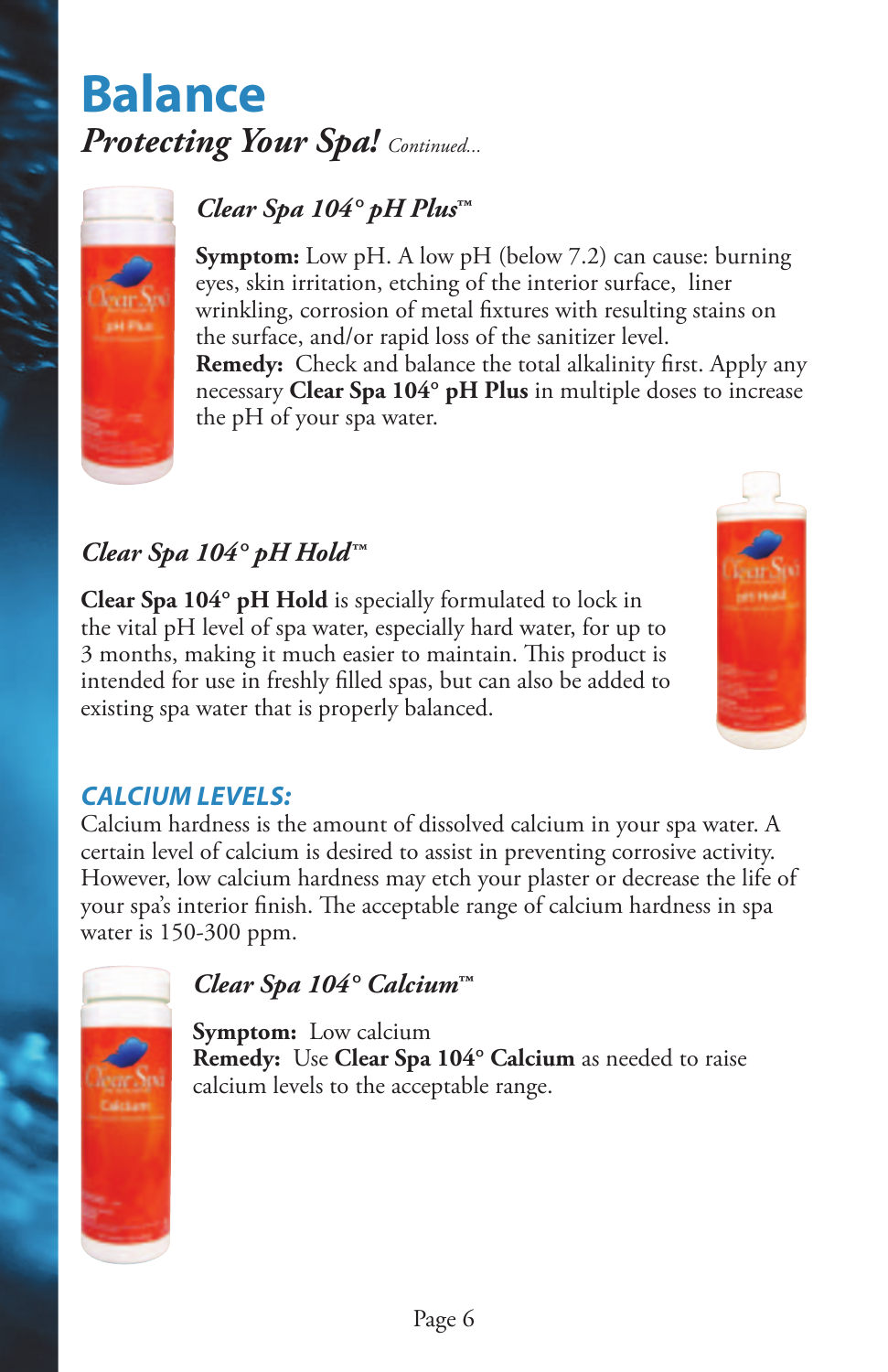# **Sanitize** *Protecting the Bathers!*

*Clean, clear water is maintained with Clear Spa 104° sanitizing products which are easily identified by their ocean blue colored labels.* 

#### *Defi nition:*

The sanitation of spa water is required to protect you, the bather, from contact with various waterborne pathogens (i.e. germs, viruses, bacteria and fungi) as well as other organic contaminants. The potential for these contaminants in your spa varies depending on bather load, water temperature, and various other factors. It is very important to have a reliable test kit to ensure you're maintaining a proper sanitizer level.

**Clear Spa 104°** offers three products for keeping spa water sanitized. First, decide on which method (chlorination or bromination), best suits your needs, then, establish and maintain a consistent sanitizer residual.

#### **CHLORINATION**

Chlorine is the most universal and popular stand-alone water sanitizer. Use of granules may require day-to-day monitoring and sometimes daily additions depending on the unique demands of your spa. Test your spa's chlorine residual level regularly, as it may vary in different conditions. Acceptable residential spa ranges are from 3.0 - 5.0 ppm.



#### *Clear Spa 104° Chlorinating Granules***™**

**Symptom:** Low chlorine residual. **Remedy: Clear Spa 104° Chlorinating Granules** is quick dissolving and fast acting for increased chlorine residual. **Dosage Frequency:** Use as needed to maintain 3.0 - 5.0 ppm chlorine residual.

Complement your chlorine feeding program with a weekly application of **Clear Spa 104° Spa Seltzer**; a sanitizing booster that helps maintain a spa's bromine or chlorine residual as well as providing a soft, soothing, silky feel to the water.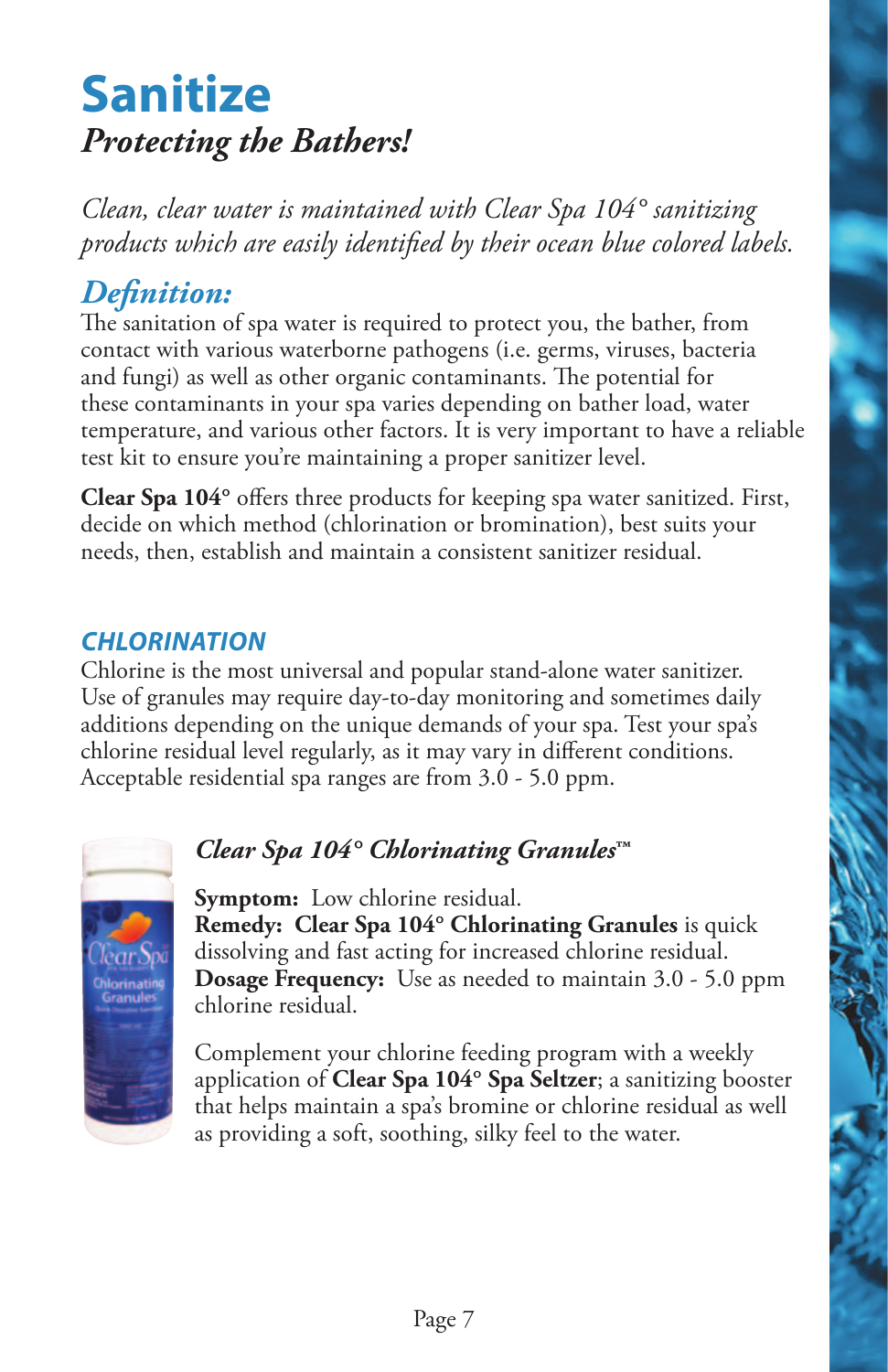## **Sanitize** *Protecting the Bathers! Continued...*

#### **BROMINATION**

Bromine products work very well in hot water environments and have a low odor. Tablets use a convenient in-line feeder (may have even come supplied with your spa at the time of purchase) or a floating dispenser.

#### *Preparation*

For start-up applications, we recommend an initial shock with **Clear Spa 104° Crystal Shock** (see the next page) followed by **Clear Spa 104° Bromo Boost**. This establishes the initial base residual for your bromine santizing program.

*Clear Spa 104° Bromo Boost*<sup>™</sup><br>If using a silver/zinc or copper mineral purification system, this is the Bromine remedy you'll need to utilize.

#### **Symptom:** Low Bromine.

**Remedy:** Application of **Bromo Boost** should be done in conjunction with the draining and refilling of the spa. **Bromo Boost** is quick dissolving and fast acting for increased bromine residual. Can be used with a stand-alone sanitizer or with silver/ zinc or copper mineral purifying systems.



**Dosage Frequency:** Use to maintain 4.0 - 6.0 ppm bromine residual as recommended or when replacing your spa mineral purifier as required by the manufacturer.

#### *Maintainence*

Once a proper bromine residual has been achieved, use **Clear Spa 104°Bromo Bright** tablets to maintain your everyday sanitizer at proper levels.

#### *Clear Spa 104° Bromo Bright Tablets***™**

**Symptom:** Low Bromine level.

**Remedy:** Add **Clear Spa 104°Bromo Bright** tablets through an approved feeding device to keep a constant bromine residual in your spa water.

**Dosage Frequency:** Every week, or as needed to maintain enough **Bromo Bright** in the feeder to hold the bromine level between 4.0 - 6.0 ppm.

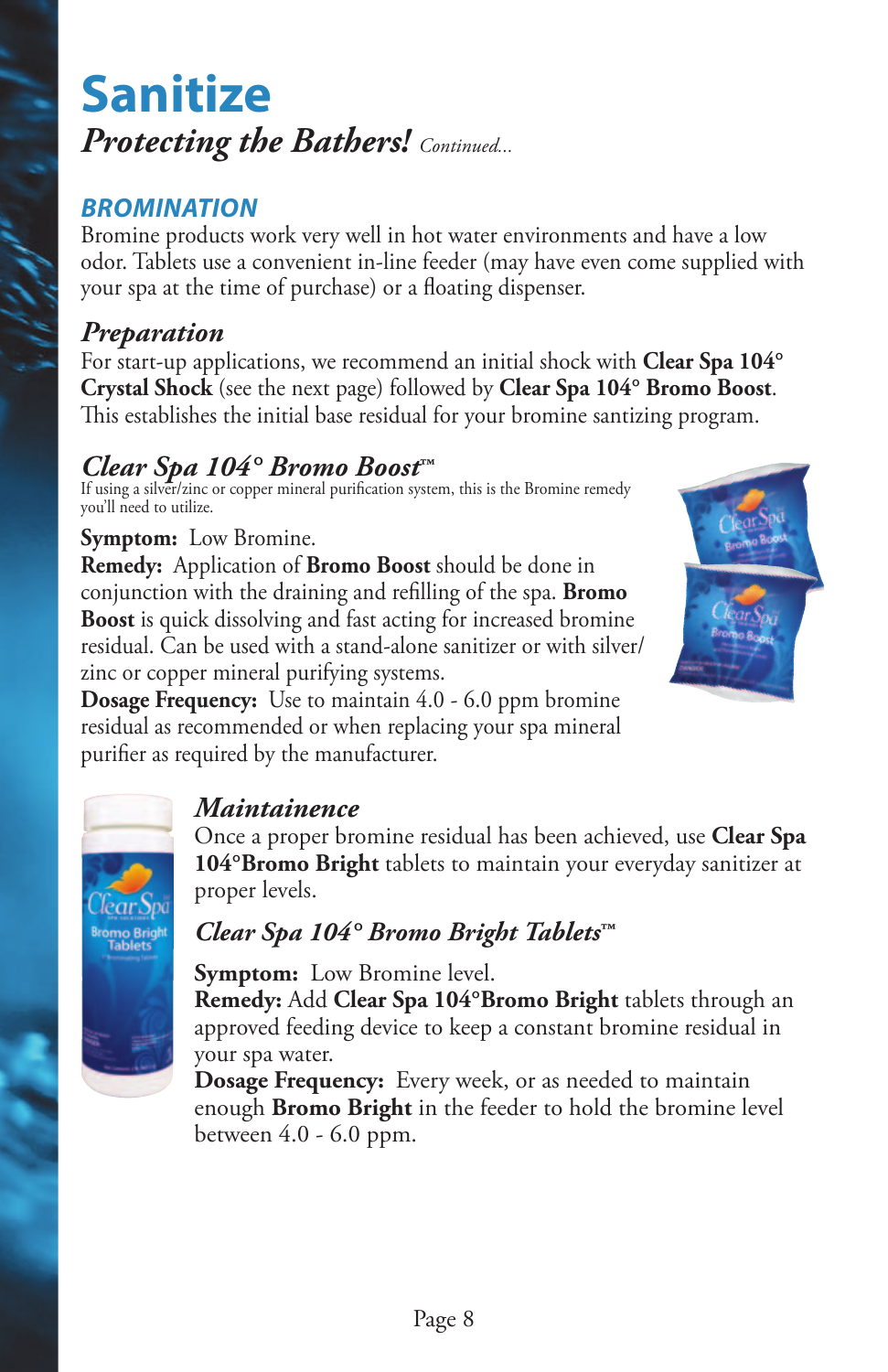# **Shock** *Restore and Brighten!*

*Clear Spa 104° Shock Oxidizer Products are easily identified by their fabulous fuchsia colored labels.*

#### *Defi nition:*

Spas require periodic oxidizing or shocking to remove organic contaminants and non-filterable impurities. This relieves some of the demand on your sanitizing system and restores an inviting clear and sparkling body of water to the spa. **Clear Spa 104°** offers two choices for shocking:



*Clear Spa 104° Spa Seltzer***™** is engineered to provide the necessary amount of oxidizing agents to remove organic waste. Mineral spring salts in **Spa Seltzer** create the sensation of immersing in a Japanese hot spring. **Spa Seltzer** is one of our signature products and **Clear Spa 104°** is the only brand that has it.

*Clear Spa 104° Crystal Shock***™** is a universal shock/oxidizer compatible with all types of sanitizing systems.

#### **Symptom:** Cloudy water.

**Remedy:** Add the appropriate amount of **Clear Spa 104° Spa**  Seltzer or Clear Spa 104° Crystal Shock. These products remove or breakdown impurities and organic waste (such as chloramines) through strong oxidation.

**Dosage Frequency:** Once per week or more often depending on bather loads. These products will also assist in boosting your bromine or chlorine levels to assure a bacteria and virus free hot water environment.

**Symptom:** Chemical/musty odor in the spa. **Remedy:** Add **Clear Spa 104° Spa Seltzer** or **Clear Spa 104° Crystal Shock** in sufficient quantity to remove offensive odors. **Dosage Frequency:** As needed.

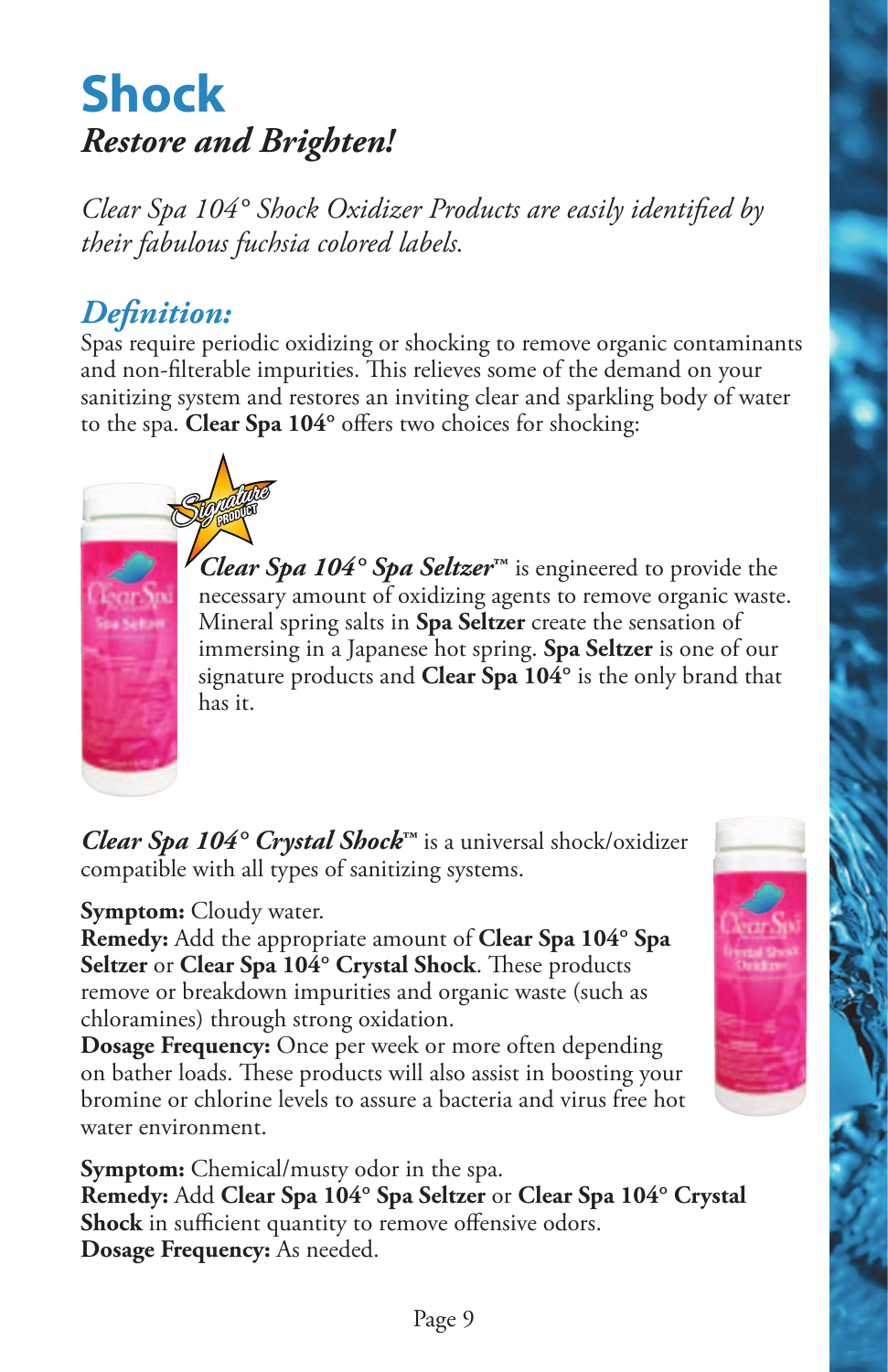## **Manage** *Protecting Your Investment!*

*Water Care ends with Clear Spa 104° specialty products easily recognized by their powerful purple or glorious green labels.*



#### *Clear Spa 104° Natural Enzymes***™**

**Symptoms:** Foamy or oily brownish water. **Remedy: Clear Spa 104° Natural Enzymes** searches out grease, lotion, pollen, body oil, and other foaming agents. It breaks these down and removes them from the spa water so they will not clog the filter.

**Dosage Frequency:** Weekly or as needed.

#### *Clear Spa 104° Metal Guard***™**

**Symptoms:** White cakey scale in the filter, on the fixtures or on the spa walls.

Remedy: Clear Spa 104° Metal Guard chelates and coagulates minerals, making them large enough to be caught by the filtration system while removing them from the water. **Clear Spa 104° Metal Guard** also lowers the calcium levels of the spa while removing stains and scale from surfaces and equipment. **Dosage Frequency:** Weekly or as needed.





#### *Clear Spa 104° Jet Blast***™**

**Symptoms:** Loss of jet pressure. Particles or floating debris inside jets.

**Remedy: Clear Spa 104° Jet Blast** is a professional grade debris flushing product used to remove unwanted particles such as oils, grime, sand, leaves and other organic matter that may clog your spa jets. **Clear Spa 104° Jet Blast** keeps jet pressure strong, extends the life of your motor and keeps your spa sparkling clean. Frequency: Apply during drain and refill intervals or as needed.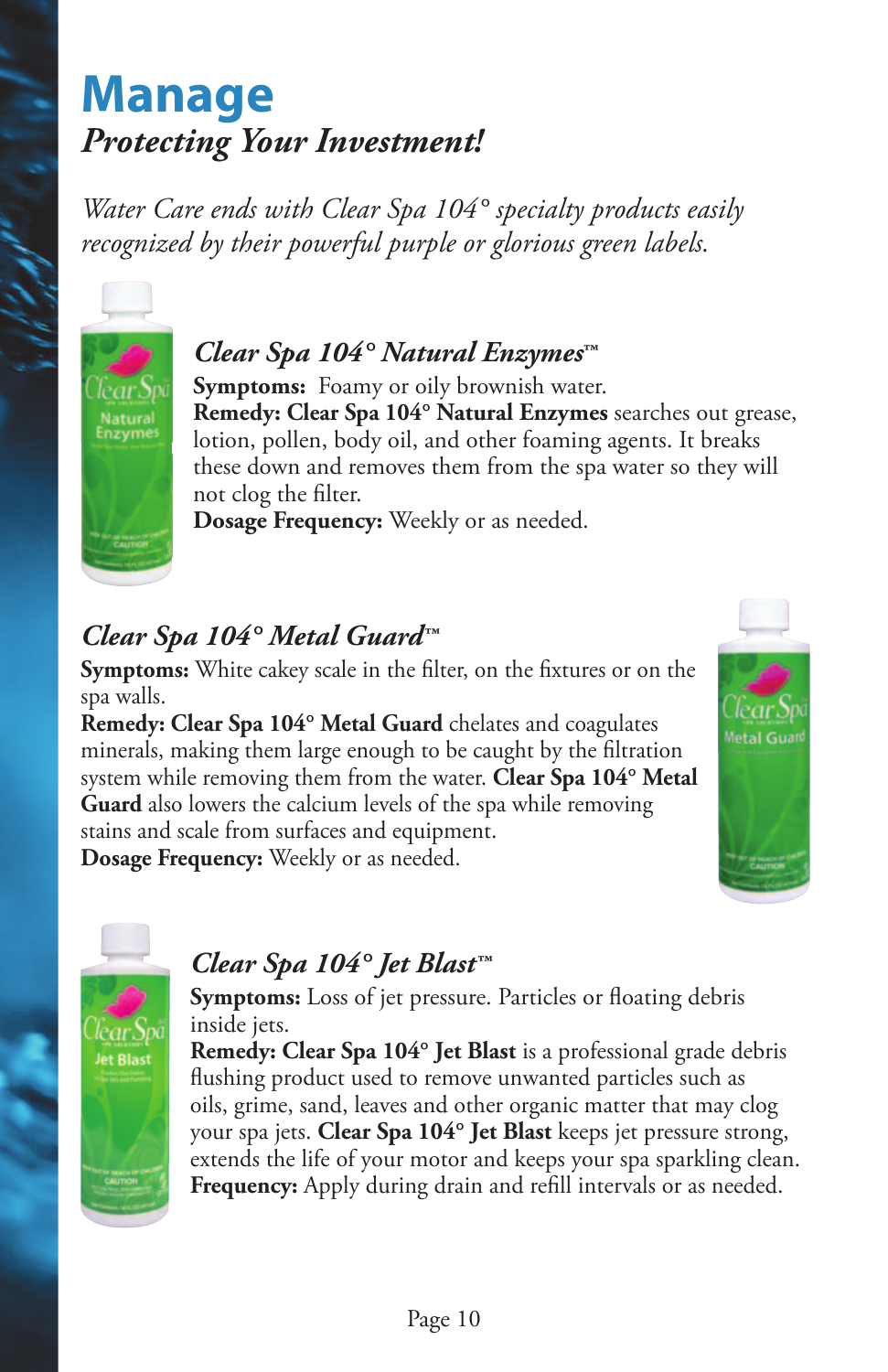## **Manage** *Protecting Your Investment! Continued...*



#### *Clear Spa 104° Spa Phos***™**

**Symptoms:** Algae or slime growth that persists or returns with frequency.

**Remedy:** If you find yourself constantly battling algae in various forms, your water may have high levels of phosphates. **Clear Spa 104° Spa Phos** removes phosphates from the water to eliminate the algae food source.

**Dosage Frequency:** As needed.

#### *Clear Spa 104° Crystal Brite***™**

**Symptoms:** Cloudy or milky water.

**Remedy: Clear Spa 104° Crystal Brite** is a non-staining, nonfoaming product that will bind microscopic particles together so that they are large enough to be trapped by your filtration system. **Clear Spa 104° Crystal Brite** aids in neutralizing your pH while working to keep algae out of your water. **Dosage Frequency:** Weekly or as needed.





#### *Clear Spa 104° Cartridge Cleaner***™**

**Symptoms:** Murky, cloudy water. Excessive floating particles. **Remedy: Clear Spa 104° Cartridge Cleaner** is a professional grade filter cleaning product used to remove particles such as oil, grime, sand and other organic matter from filter cartridges. **Clear Spa 104° Cartridge Cleaner** can be used as a spray, backwash or soaking agent for your filter cartridges, thus freeing the filter of contaminants that may clog and reduce its efficiency. **Frequency:** Every 4-6 weeks.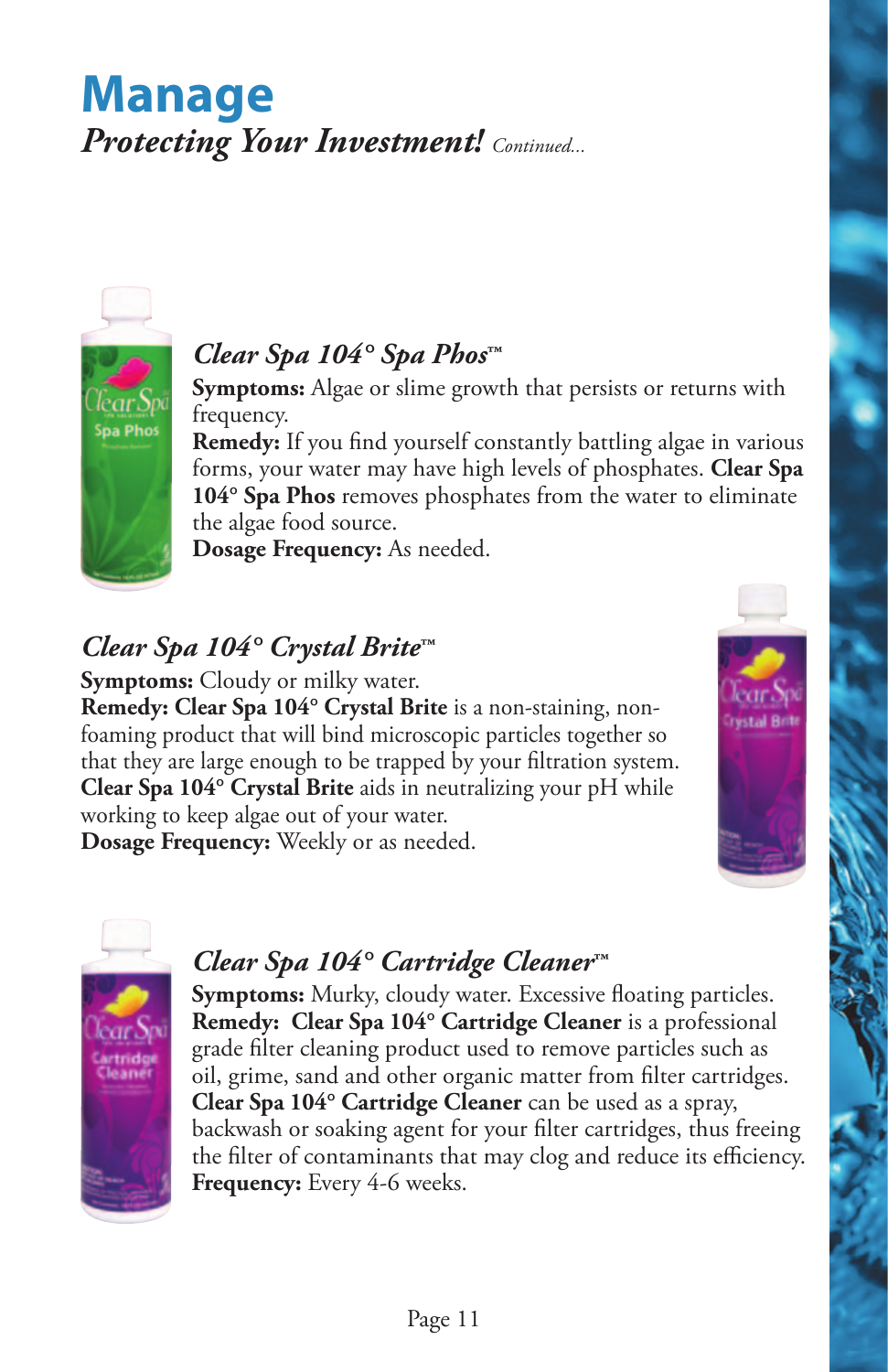## **Manage** *Protecting Your Investment! Continued...*



#### *Clear Spa 104° No Foam***™**

**Symptoms:** Excessive white foam bubbles on the surface of your spa water.

**Remedy: Clear Spa 104° No Foam** is an instant reactive agent that dissipates foam caused by detergent, oils, and lotions **Dosage Frequency:** As needed.

#### *Clear Spa 104° Surface Cleaner***™**

**Symptoms:** Oil, scum or scale build-up along the top of the waterline.

**Remedy: Use Clear Spa 104° Surface Cleaner** to clean the spa's interior surface waterline and aid in preventing build-up. **Frequency:** After each use or as necessary when cleaning the entire spa interior surface during the draining and refilling process.

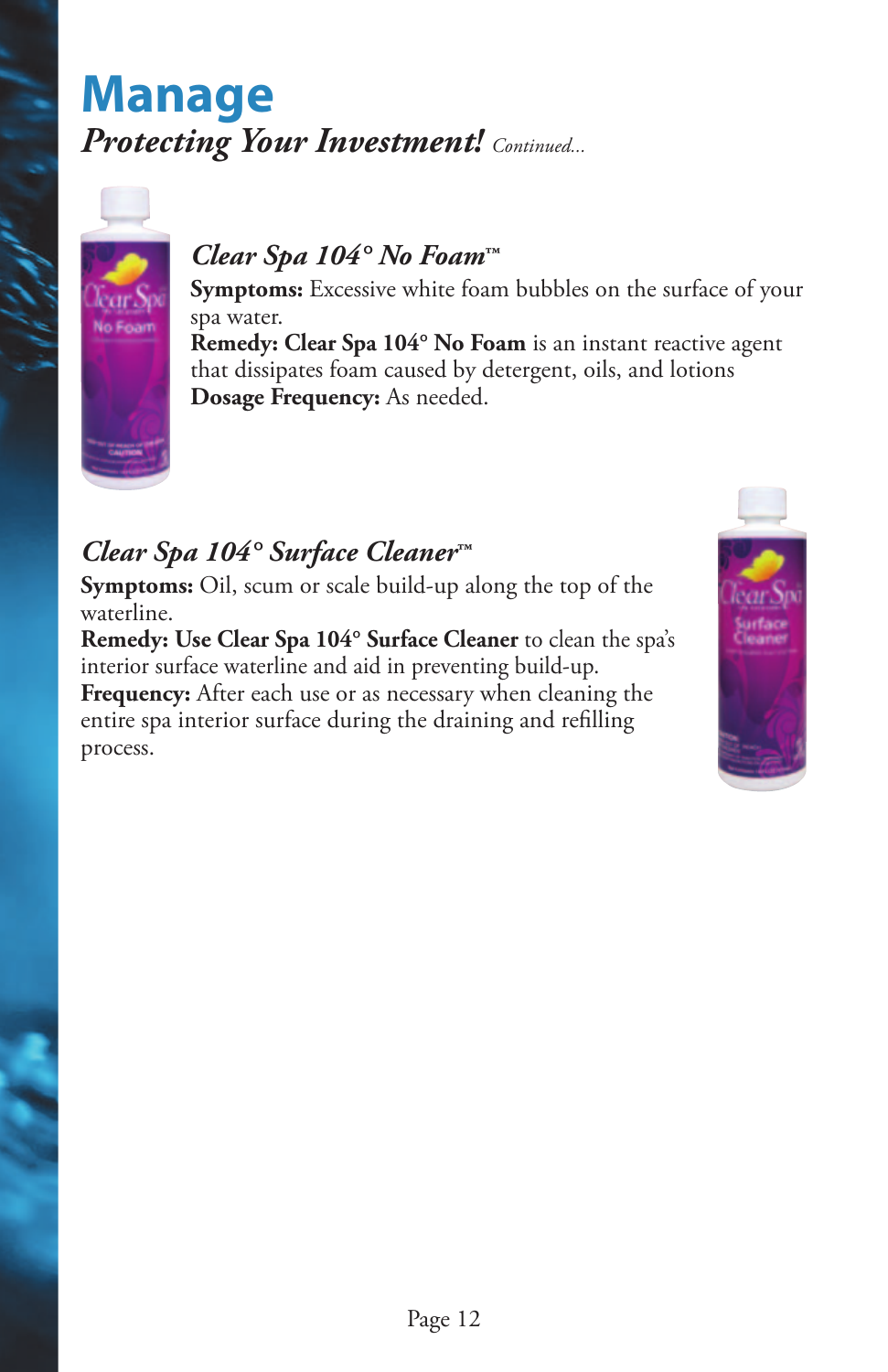### **Protect Your Spa** *Preventative Maintenance Suggestions*

#### *Your Spa's Fill Water Source:*

When possible, always fill and top-off the spa water level with treated municipal water. If concerned, secure a sample of the tap water used to fill the spa and have it tested by your professional spa dealer or obtain a copy of the water analysis from your water supplier.

#### *Acceptable Chemical Levels:*

Total Alkalinity: 100-150 ppm pH: 7.2-7.8 Calcium Hardness: 150-300 ppm

#### *Acceptable Sanitizer Levels:*

Chlorine: 3-5 ppm Bromine Tablets: 2-4 ppm Bromine Granular: 3-6 ppm

#### *Filtration and Circulation:*

Set your spa controls for at least 3 hours (preferably longer) daily to filter out the impurities.

#### *Keep the Spa Covered:*

Spa covers are designed to assist in energy savings and prevention of foreign matter from entering the spa. Always keep the spa covered during no-use periods.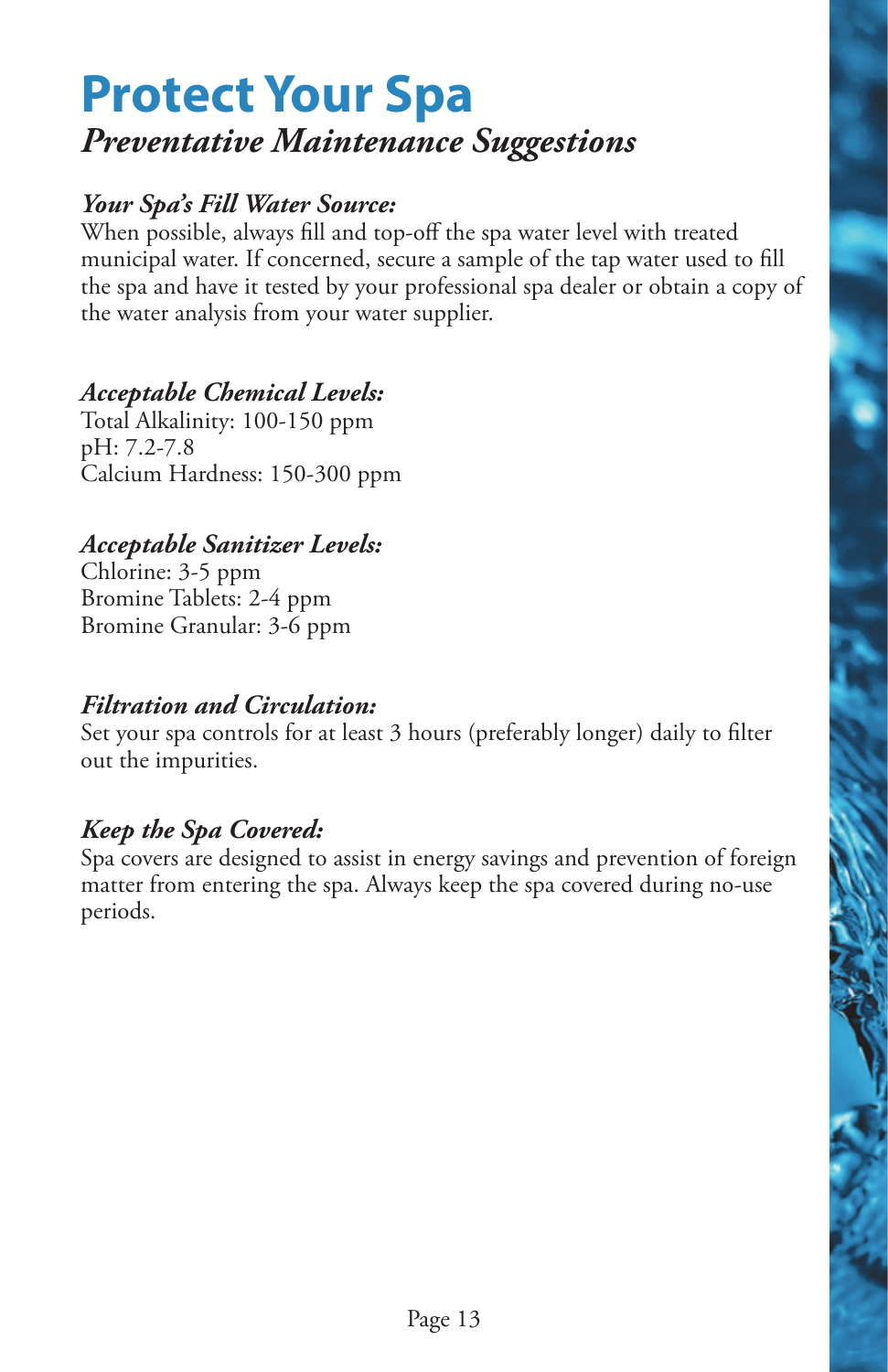# **Facts To Know…**

#### *Never soak alone!*

#### *Prevent the spa water temperature from exceeding 104°.*

*If you are pregnant* or have any severe health issues be sure to check with your medical professional for precautions before using a spa.

*Store all your spa chemicals separate* from other products. Keep in a cool, dry environment and safely out of reach of children. Never store liquids on top of dry compounds. Store spa chemicals away from any metallic items to prevent possible rusting or deterioration. Keep all spa chemicals away from any intense heat or flame.

*Don't store spa chemicals* too long in your car or trunk. Shop at the spa store last to prevent overheating of products.

*Keep all products capped tight during storage.* Watch for any expiration dates found on product labels as well as signs of chemical decomposition.

#### *Protect The Exterior Cabinet*

Your spa exterior is exposed to the elements constantly. If the finish begins to look dull or faded, follow your spa manufacturer and/or professional dealer's recommendations for maintenance.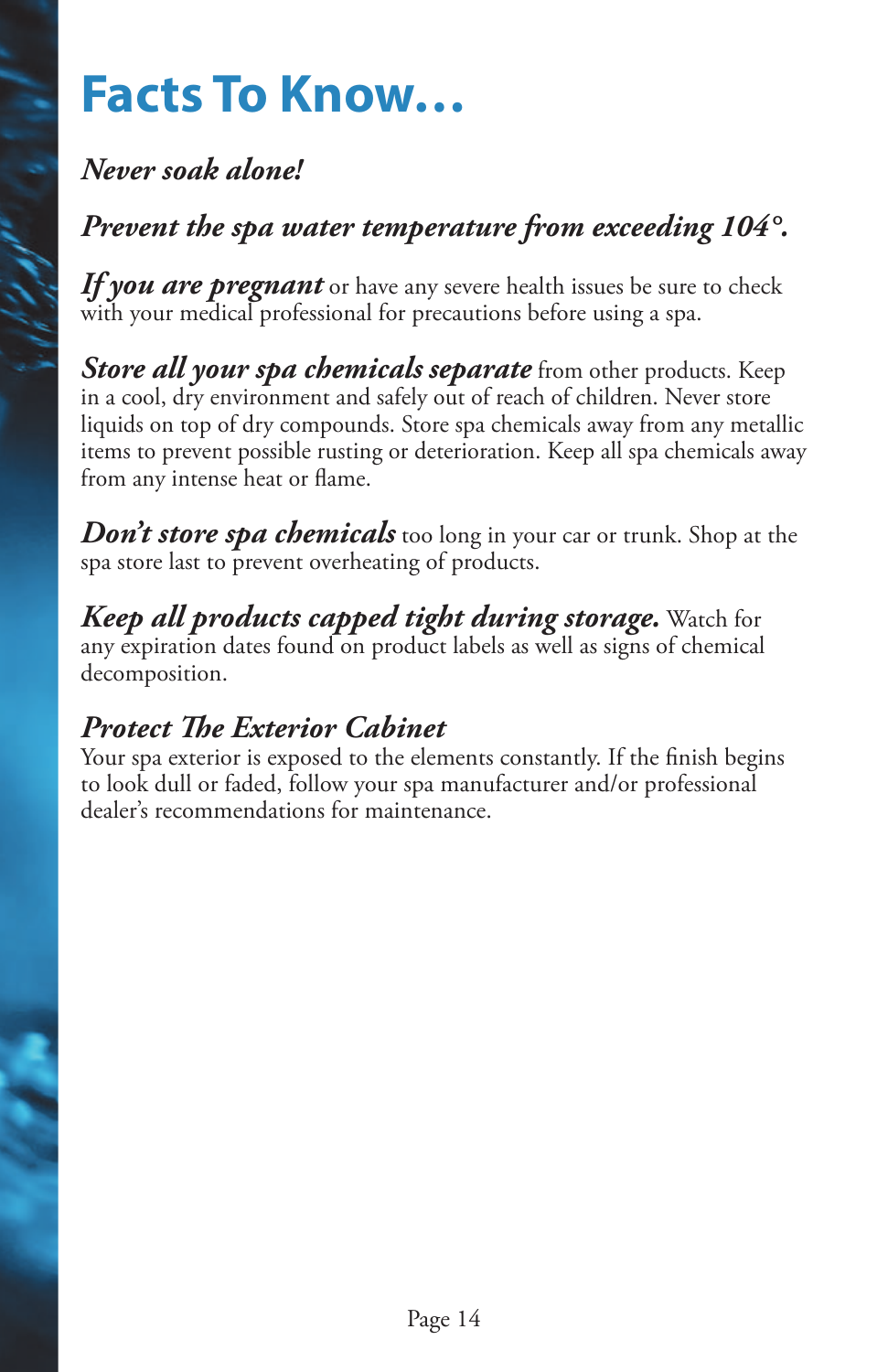# **Glossary of Terms**

*Acidity* - Low pH.

*Acid -* A liquid or dry chemical which lowers a high pH.

*Algae -* Microscopic plant life that thrive in pools and spas.

Alkalinity - A buffer factor responsible for maintaining a stable pH.

*Algaecide -* A preventative chemical which assists chlorine or bromine in controlling the growth and reproduction of algae.

*Bacteria -* Microscopic organisms which are introduced to pools and spas from animals, the atmosphere, and people. Some bacteria is known to cause light to severe irritation, infections, or illness.

*Balanced Water -* Water which has been chemically adjusted to industry standards.

*Broadcasting -* To add/disperse a chemical directly out into the deepest portion of the spa. Make sure eyes, face and other exposed body parts are protected from potential harm of chemicals.

*Bromine -* A granular or compressed tablet compound. Used in sanitizing a body of spa water, destroying most bacteria, viruses and assisting in algae prevention.

*Blower -* A motorized device designed to suck in outside air and deliver bubbles through air rings and/or jets to the spa. Provided to enhance hot water therapy.

*Chloramine -* A byproduct of chlorination created when ammonia combines with chlorine during the sanitation process. Shocking water breaks down these organic compounds and frees up the chlorine to do it's job.

*Chlorine -* A granular or compressed tablet compound used in sanitizing a body of spa water destroying bacteria, viruses and assisting in algae prevention.

*Clarifier* - A chemical designed to coagulate small micro particles thereby making them large enough to be trapped by the filter.

*Combined Chlorine -* A chemical reaction of chlorine coming in contact with excessive amounts of ammonia or nitrogen compounds including bather waste and other organic contaminants.

*Corrosion -* A reaction of metal components which are exposed to certain chemicals and/or imbalance of the spa water.

*Dilute* - A term meaning to take a portion of the spa water out and replenish with fresh tap water. Usually performed to treat the buildup of particular factors prior to a scheduled drain, refill and rebalance.

*Dosage -* A term describing the amount of a particular product required to correct a problem.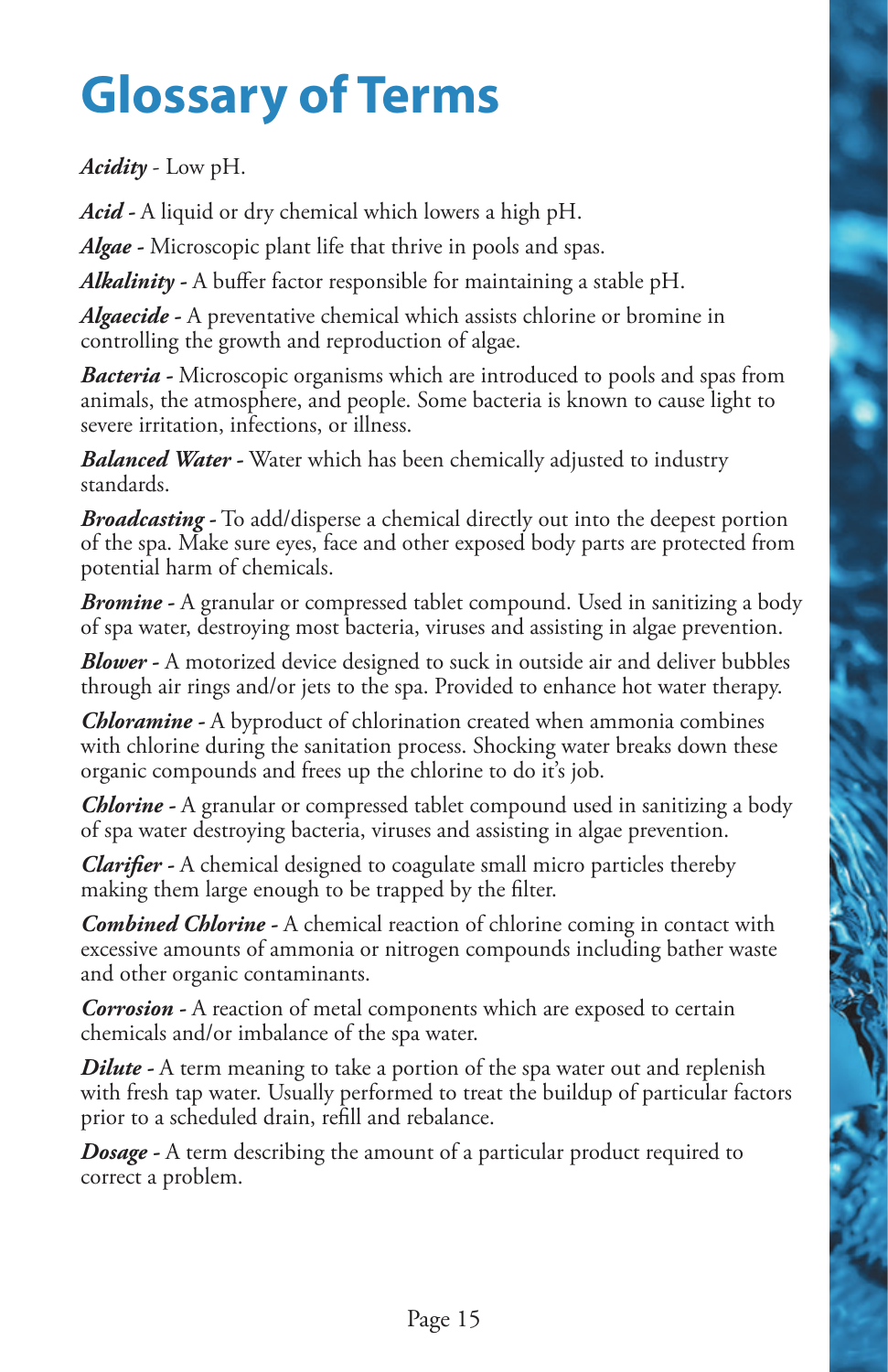# **Glossary of Terms**

*Filter -* A device that is used to clean sediment and debris out of the spa water.

*Filter Pressure* - The amount of water pressure required to pass water through the filter. The higher the number, the dirtier the filter and the more the pump has to work.

*G.P.M. (Gallons Per Minute)* - A measurement of the flow of water.

*Hardness* - The concentration of total minerals contained in spa water.

*Jets* - Jets provide a powerful flow of water mixed with air to create a soothing, therapeutic, massage effect.

 $pH$  - The measurement of acidity or base in a solution of spa water

*P.P.M.* - Parts per million; a measurement used to define a quantity, e.g. 100 grains of salt in a million specs of pepper would equate to 100 ppm.

**Oxidize** - To chemically or mechanically destroy organic contaminants found in spa water.

*Residual -* Following any chemical adjustments, including chlorine, the residual is the measure of the concentration of a chemical remaining in solution.

*Signature Product -* A proprietary product manufactured or produced exclusively by/for Oreq and any of it's brands.

*Sanitize -* A substance or device designed to remove harmful bacteria and viruses from water.

*Scale -* A crusty substance usually derived from excessive mineral build-up impairing proper flow and jet action

*Shock -* A substance which will elevate the chlorine or bromine level. (Depending on the sanitizer chosen.)

**Total Alkalinity -** A measurement of all alkaline and buffering agents in the water. Contributes to the stability of pH balance.

Total Dissolved Solids (TDS) - The measure of the combined content of inorganic and organic solids in the spa water that cannot be reduced or destroyed by chemical methods. A high TDS greatly reduces treatment results and usually requires a draining of the spa and restart of a chemical treatment program.

*Winterize* - A process in which a pool or spa is mechanically and structurally prepared for a winter non-use period, preventing freezing and/or other harsh winter weather conditions.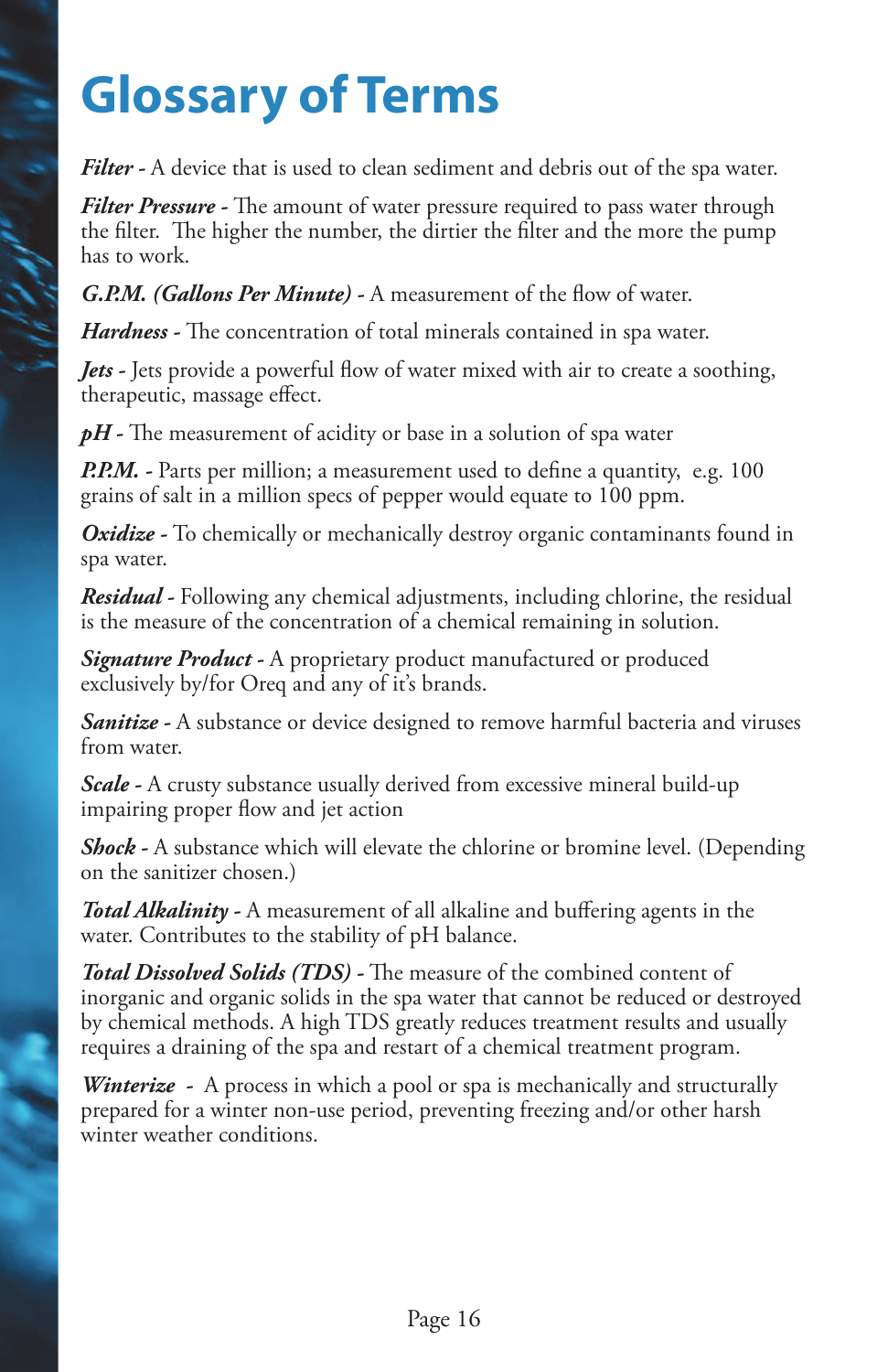**Maintenance Schedule**

*A few notes makes it easy to keep it clean.*

| Date | Notes |
|------|-------|
|      |       |
|      |       |
|      |       |
|      |       |
|      |       |
|      |       |
|      |       |
|      |       |
|      |       |
|      |       |
|      |       |
|      |       |
|      |       |
|      |       |
|      |       |
|      |       |
|      |       |
|      |       |
|      |       |
|      |       |
|      |       |
|      |       |
|      |       |
|      |       |
|      |       |
|      |       |